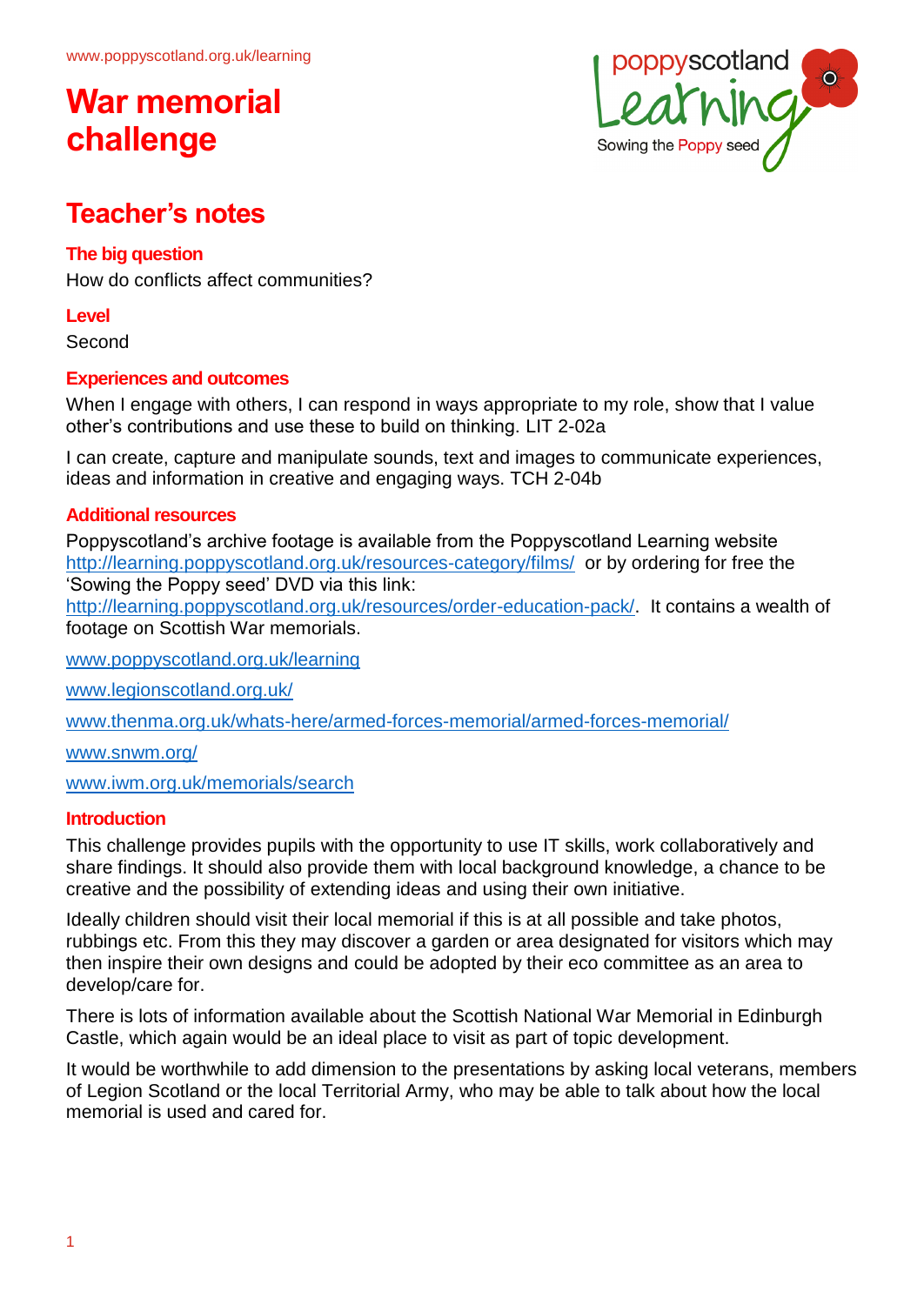

If you are in the position to actually create a memorial or garden of remembrance as a result of this challenge, it could be dedicated by a special assembly and again attended by all those local people affected by British conflicts. This is also a good PR opportunity for your school.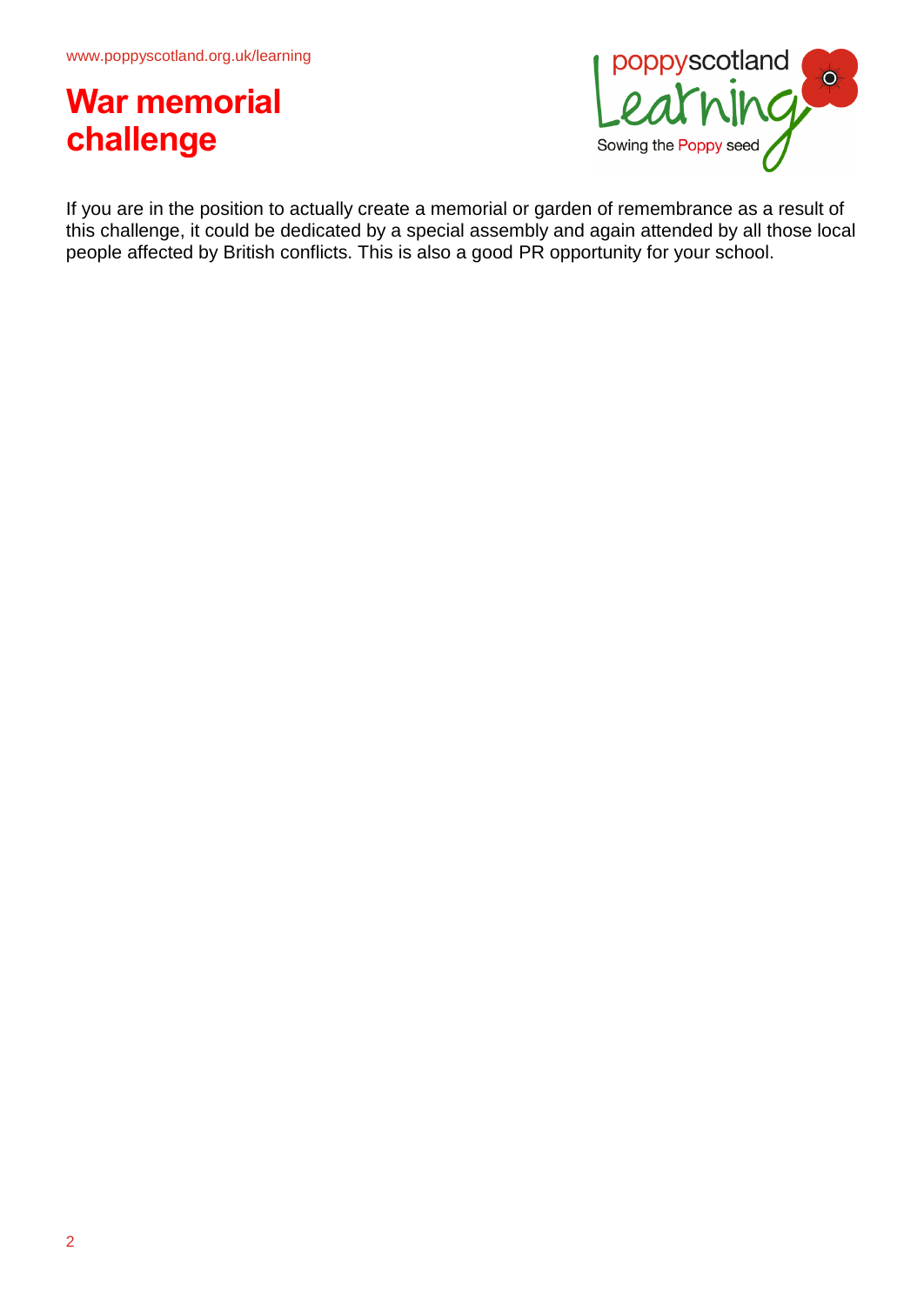

## **Your challenge**

War memorials are a common site in many Scottish towns and villages. They are there to remind us all of those local people who have given their lives in conflicts. Our pupil council would like to have a memorial in our school grounds.

Your challenge is to find out about four local memorials. This should include where they are, what they look like and what they are there to commemorate.

You have then to design your own, choose a location in school and present your findings to the class and pupil council, in whatever style you choose.

Work in groups of four or five:

- Everyone should have a specific role resource manager, IT expert, administration and so on.
- Each committee will need to vote for a team leader who will represent you at class conferences.
- Each committee will need to keep notes of plans and progress.

### **Rules**

- Everyone must contribute and participate.
- You have a total of three weeks to complete the task.
- You may use photos, diagrams, Microsoft PowerPoint presentations, drama, etc.
- Designs for memorials should be line drawings on A4 paper.

### **Timescale**

Be aware of time limits when using the internet for research - use key words such as 'Scottish war memorials' or add the name of your town or area.

Save everything as you go along and locate somewhere all your group can access (make a folder on the desktop with your group's name).

Practice and rehearse your final presentation so that it shows off all your hard work.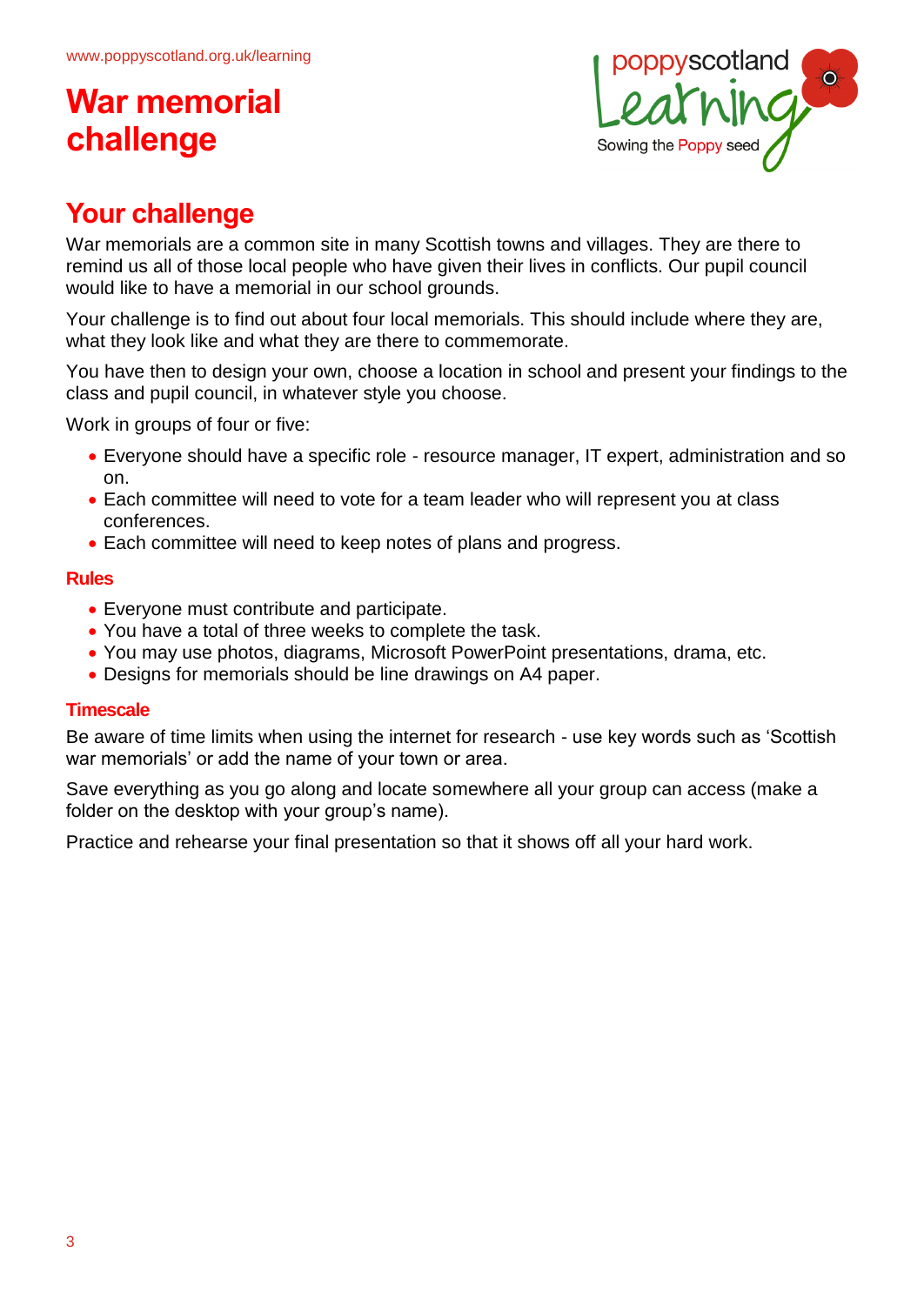## **Students' notes**

Memorial location – Commemorating - Photo/drawing –



Memorial location – Commemorating – Photo/drawing –